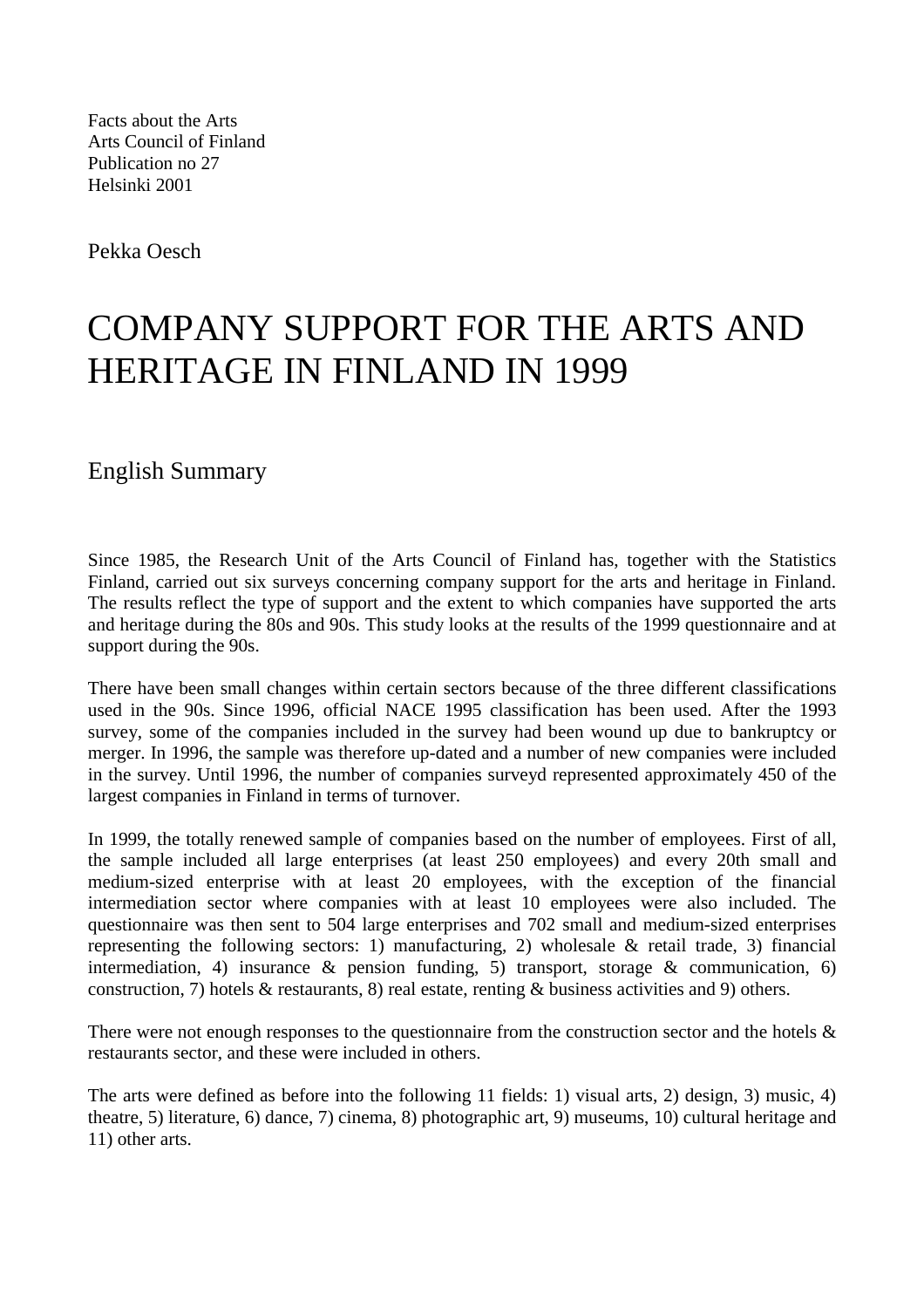This time, company support for the arts and heritage was divided into five categories: 1) purchases of works of art, 2) sponsorship, 3) donations to foundations and funds supporting the arts and heritage, 4) co-operative marketing and 5) other support (including support for the artistic activities of company personnel).

Also surveyed was company support for the arts in different regions of Finland. The country was divided into six major regions using NUTS level 2 classification. However, in practice only three major regions were used because most of companies were located in the major region of Uusimaa and the major region of Southern Finland. The major region of Åland was included in the major region of Southern Finland and the major regions of Eastern Finland, Mid-Finland and Northern Finland formed one region named Other regions.

Of the 1206 companies, 53 per cent answered the questionnaire. Only 26 per cent of the 639 companies replying to the survey had supported the arts and heritage in one way or another in 1999. Although, the percentage of companies replying was low, the number of companies supporting the arts was higher than in any previous survey.

Total support for the arts and heritage was FIM 48.5 million ( $\epsilon$ 8.2 million). Company support for the arts and heritage in 1999 can be estimated to be at least FIM 55-60 million ( $\epsilon$ 9-10 million) because some large-scale companies did not answer the questionnaire. According to previous surveys and advertisements and articles in the newspapers, these companies were known to support the arts, especially by sponsorship. Also, the survey covers only such support where an exact or an estimated amount of money was transferred. Co-operative marketing can include different types of financial support without actual money being involved.

Most support came from large enterprises and only 15 per cent came from small and medium-sized enterprises. In many sectors and forms of art and heritage the number of small and medium-sized enterprises was too small to be surveyed separately. The average amount of support was FIM 290,000 ( $\in$  48,000) and the median was around FIM 45,000 ( $\in$  7,500). Most companies invested less than FIM 100,000 ( $\in$  16,000) and nearly 40 per cent of companies invested less than FIM 30,000 ( $\epsilon$ 5,000) in support for the arts and heritage.

Support for the arts and heritage was most frequent among financial intermediation and insurance  $\&$ pension funding companies, which were among the smallest sectors of the questionnaire. However, the number of companies supporting the arts and heritage was greatest in manufacturing and more than one third of the total support came from that sector.

Support given by the various sectors was divided as follows: manufacturing FIM 15.2 million ( $\epsilon$ 2.5) million), wholesale & retail trade FIM 4.3 million ( $\epsilon$ 720,000), financial intermediation FIM 2.6 million (€433,000), insurance & pension funding FIM 6.7 million (€1.1 million), transport, storage and communication FIM 9.1 million ( $\epsilon$ 1.5 million), real estate, renting and business activities FIM 7.3 million ( $\in$ 1.2 million) and other companies FIM 3.3 million ( $\in$ 565,000). (Figure 1.)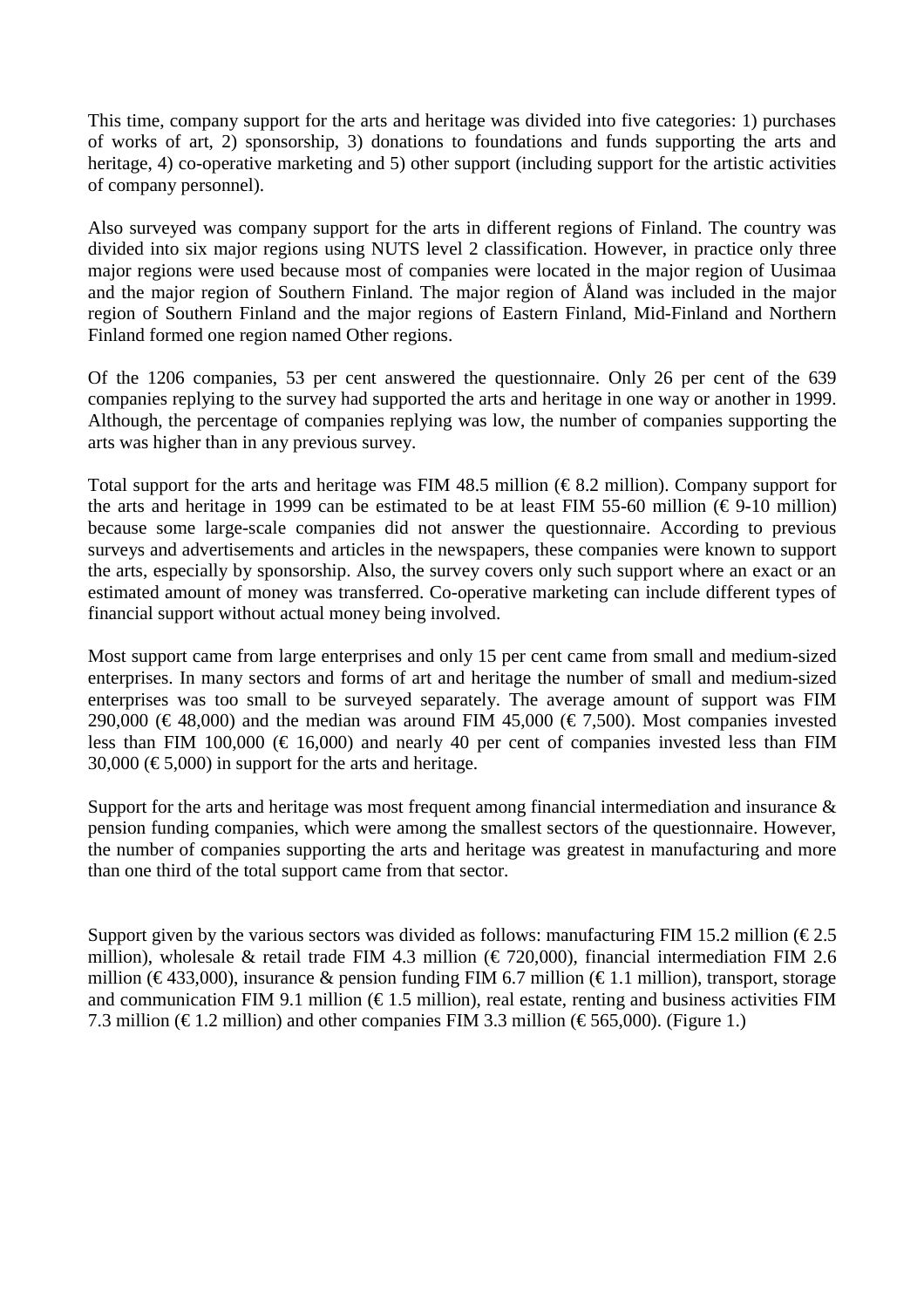

## **Figure 1. Share of support by type of company in 1999 (N=€ 8,157,000).**

Visual art was the most supported art form in manufacturing, financial intermediation andinsurance & pension funding. Other types of companies supported mostly music, except real estate, renting & business activities, which mainly supported other arts. In manufacturing, financial intermediation and insurance & pension funding, purchasing works of arts was the main type of support. In wholesale & retail trade, real estate, renting & business activities and other companies, sponsorship was the most important type of support. Co-operative marketing was foremost in transport, storage & communications.

In manufacturing and insurance & pension funding, most of the support for the arts and heritage came from companies located in the major region of Southern Finland. In all other types of companies, the major region of Uusimaa was the foremost region of support.

Visual arts and music received jointly some 66 per cent of the total support for the arts and heritage in 1999. Almost the entire support for the visual arts, 83 per cent, was in the form of purchasing works of art for company collections. Some 60 per cent of the support for music was in the form of sponsorship (opera, festivals and events).

Compared with visual arts and music, other art forms and heritage received much less support. Dance and photographic art received hardly any company support at all. Support for each different art form and heritage was as follows: visual arts FIM 14.8 million ( $\epsilon$ 2.5 million), music FIM 17.3 million ( $\epsilon$ 2.9 million), museums FIM 5.1 million (€860,000), theatre FIM 2.1 million (€362,000), cultural heritage FIM 1.8 million (€300,000), cinema FIM 1.6 million (€260,000), design 1.5 million (€ 256,000), literature FIM 0.8 million ( $\epsilon$ 145,000), dance FIM 0.2 million ( $\epsilon$ 41,000), photographic arts FIM 0.2 million ( $\epsilon$ 34,000), and other arts FIM 2.9 million ( $\epsilon$ 486,000). (Figure 2.)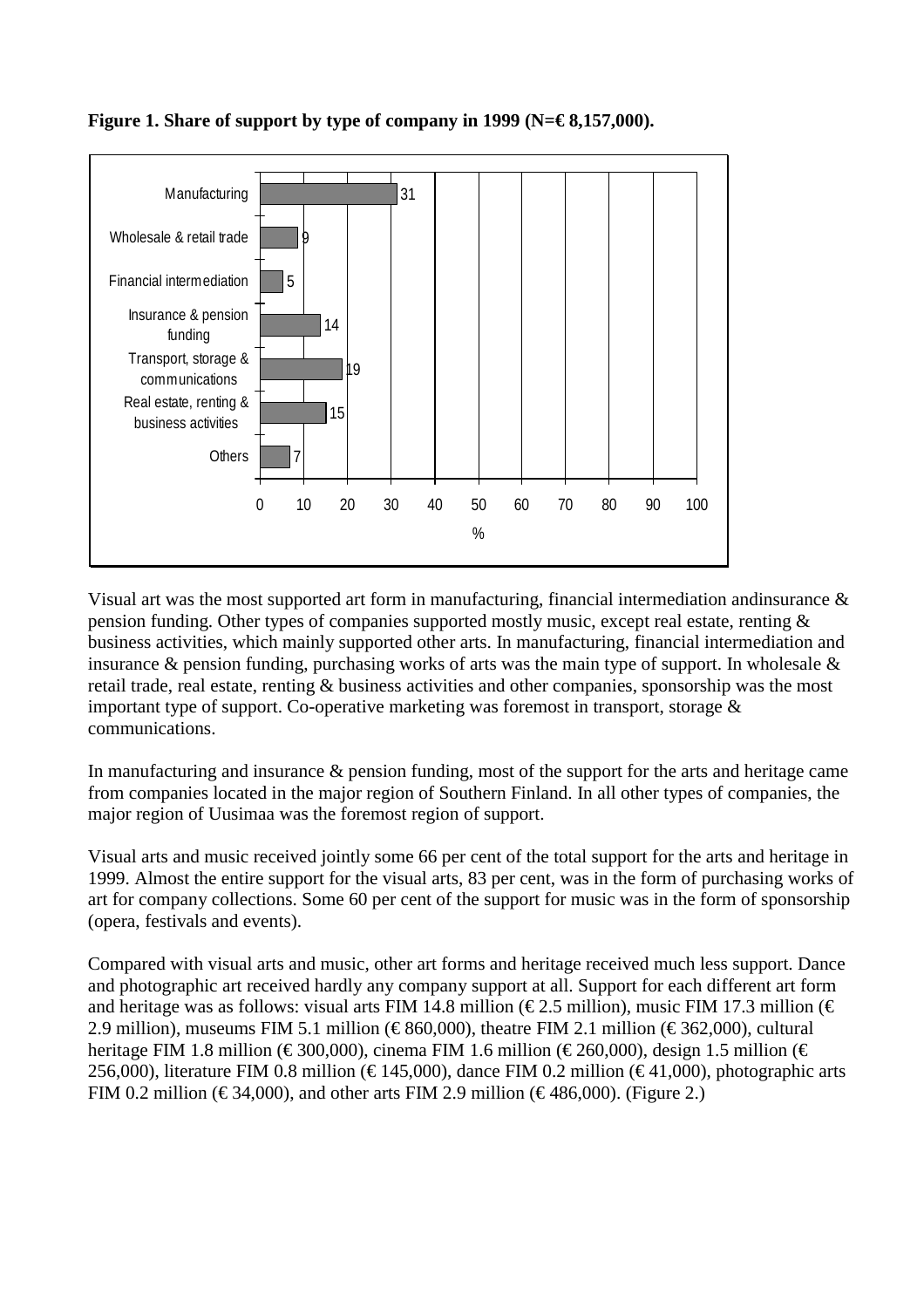



Most companies supporting the visual arts, music, dance, literature, cinema and museums were from the manufacturing sector. In design and photographic art, most of the support came from the financial intermediation sector. Other forms of the arts and heritage received support maily from real estate, renting & business activities.

Purchasing of works of art was the main type of support for the visual arts and design. Theatre, dance and other arts received the main part of their support through co-operative marketing. For all other forms of art and heritage the foremost type of support was sponsorship. Uusimaa was the main region for supporting all forms of art and heritage.

The main type of support was sponsorship. Almost as much money was invested in purchasing works of art and co-operative marketing. When examined according to the type of support, companies invested FIM 16.9 million ( $\epsilon$ 2.8 million) in sponsorship of the arts and heritage, FIM 14.1 million ( $\epsilon$ 2.4 million) in purchasing works of art, FIM 12.2 million ( $\epsilon$ 2 million) in co-operative marketing, FIM 3.1 million ( $\epsilon$ 513,000) in other types of support and FIM 2.3 million ( $\epsilon$ 396,000) in donations to foundations and funds supporting the arts and heritage. (Figure 3.)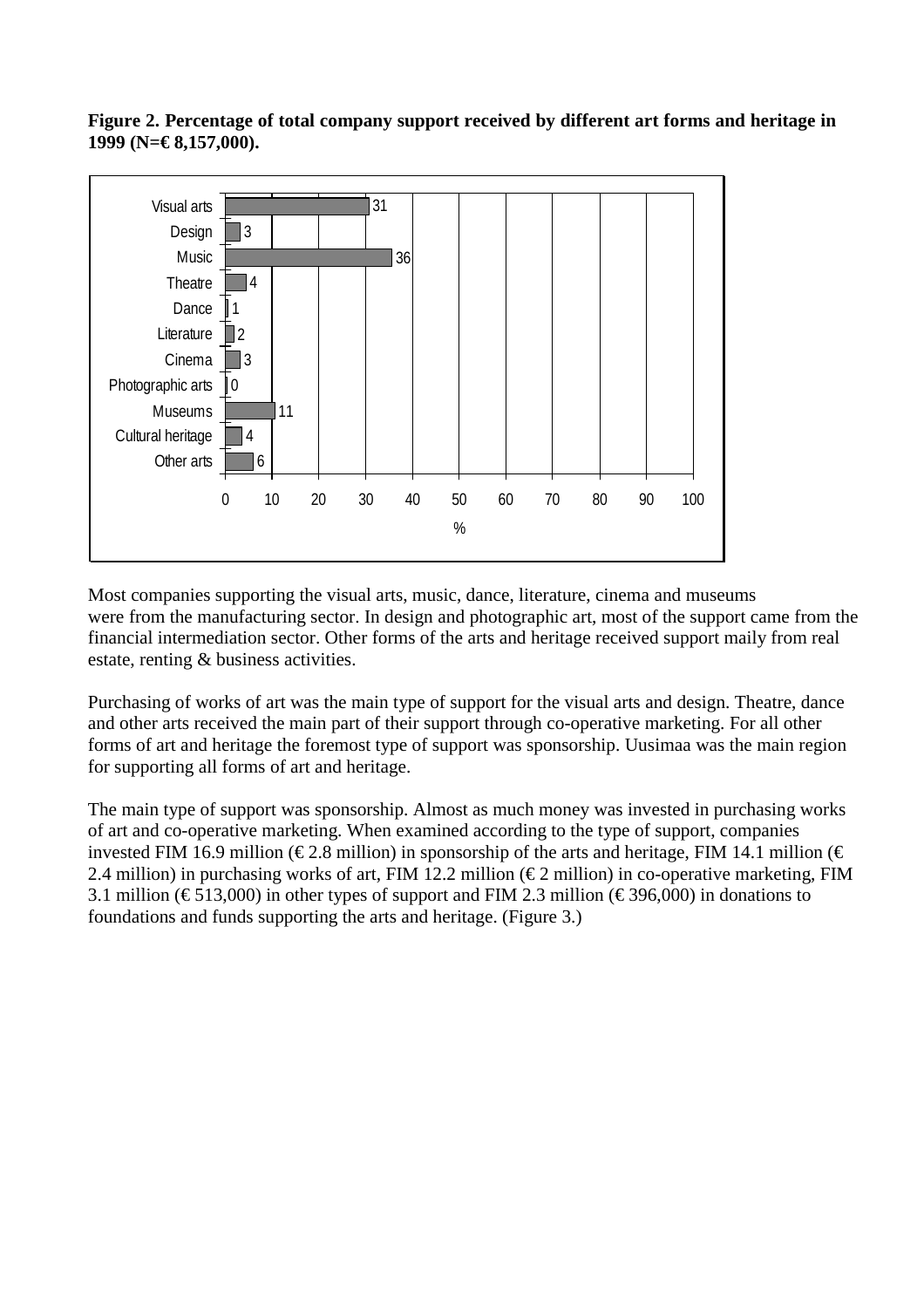

## Figure 3. Company support for the arts in Finland in 1999 by type of support (N=€8,157,000).

Most of the purchases were works of visual art. Music received most of the sponsorship and cooperative marketing money. The main targets for donations were museums and the cultural heritage. Other types of support were used mainly for theatre and music. In all types of purchases, most of the money came from manufacturing and from the major region of Uusimaa.

Some 92 per cent of total support came from the major regions of Uusimaa and Southern Finland. With FIM 34 million ( $\epsilon$ 5.7 million), the major region of Uusimaa was the main region for company support for the arts and heritage. Companies located in the major region of Southern Finland invested FIM 11 million ( $\epsilon$ 1.8 million) in the arts and heritage. The total support of the other three major regions amounted to FIM 3.5 million ( $\epsilon$ 585,000) altogether. (Figure 4.)

In the major region of Uusimaa, the main type of company supporting the arts and heritage was in real estate, renting & business activities, the primary type of support was sponsorship and most of the support went to music.

In the major region of Southern Finland, companies supported primarily the visual arts and the main type of support was purchasing works of art. The most important type of company was in manufacturing. In the other major regions, most of the support also came from manufacturing, but most of the support went to music, and the foremost type of support was sponsorship.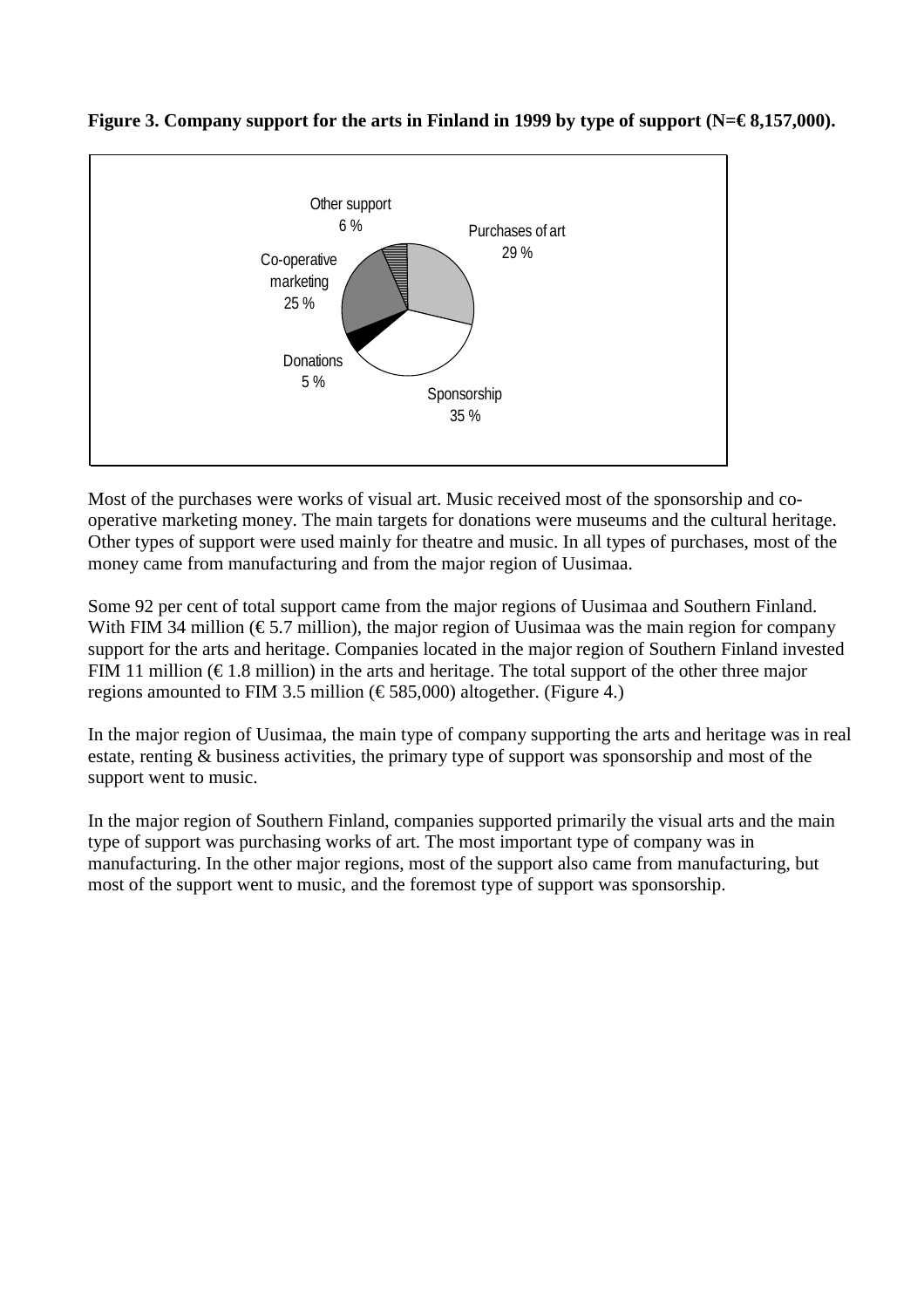

Figure 4. Company support for the arts in Finland in 1999 by major regions (N=€8,157,000).

There were no dramatic changes in company support in 1999. Manufacturing was the most important sector supporting the arts and heritage. Most of the support went to music and the visual arts and the main types of support were sponsorship and purchases of art.

However, some new aspects emerged. The impact of small and medium-sized enterprises on company support for the arts and heritage was much less than presumed. In contrast to large enterprises, the support of small and medium-sized enterprises was directed slightly less to established forms of art and more to other arts such as circus, performances etc.

The real estate, renting & business activities sector was surveyed for the first time, and was found to be more important in support for the arts and heritage than traditional sectors like financial intermediation and insurance used to be. In contrast to other sectors, most of the support in the real estate, renting & business activities sector came from small and medium-sized enterprises.

Co-operative marketing was also surveyed for the first time. This type of support seems to be very common, and the amount of money used was as much as for sponsorship. Company support for the arts was concentrated on Southern regions of Finland where most of the companies were located. In many large enterprises support for the arts and heritage is admistrated by head offices, which in most cases are located in the major region of Uusimaa.

It is still not very common in Finnish companies to use culture and the arts as part of business and marketing. Most of the companies did not support the arts and heritage at all. Generally, the amount of money used was quite small, more than half of the companies spending less than FIM 50,000 ( $\in$ 8,400) on the arts and heritage, and in many of the sectors most of the support came from very few companies.

In spite of the different classifications and renewed sample, the main results look quite similar compared with all previous surveys made in the 80s and 90s. In the 90s, company support for the arts and heritage has followed national economic trends. In 1990, the companies included in the survey supported the arts and heritage to the extent of FIM 59.3 million ( $\epsilon$ 9.9 million). During the economic depression in 1993, total support decreased to some FIM 24.6 million ( $\epsilon$ 4.1 million).